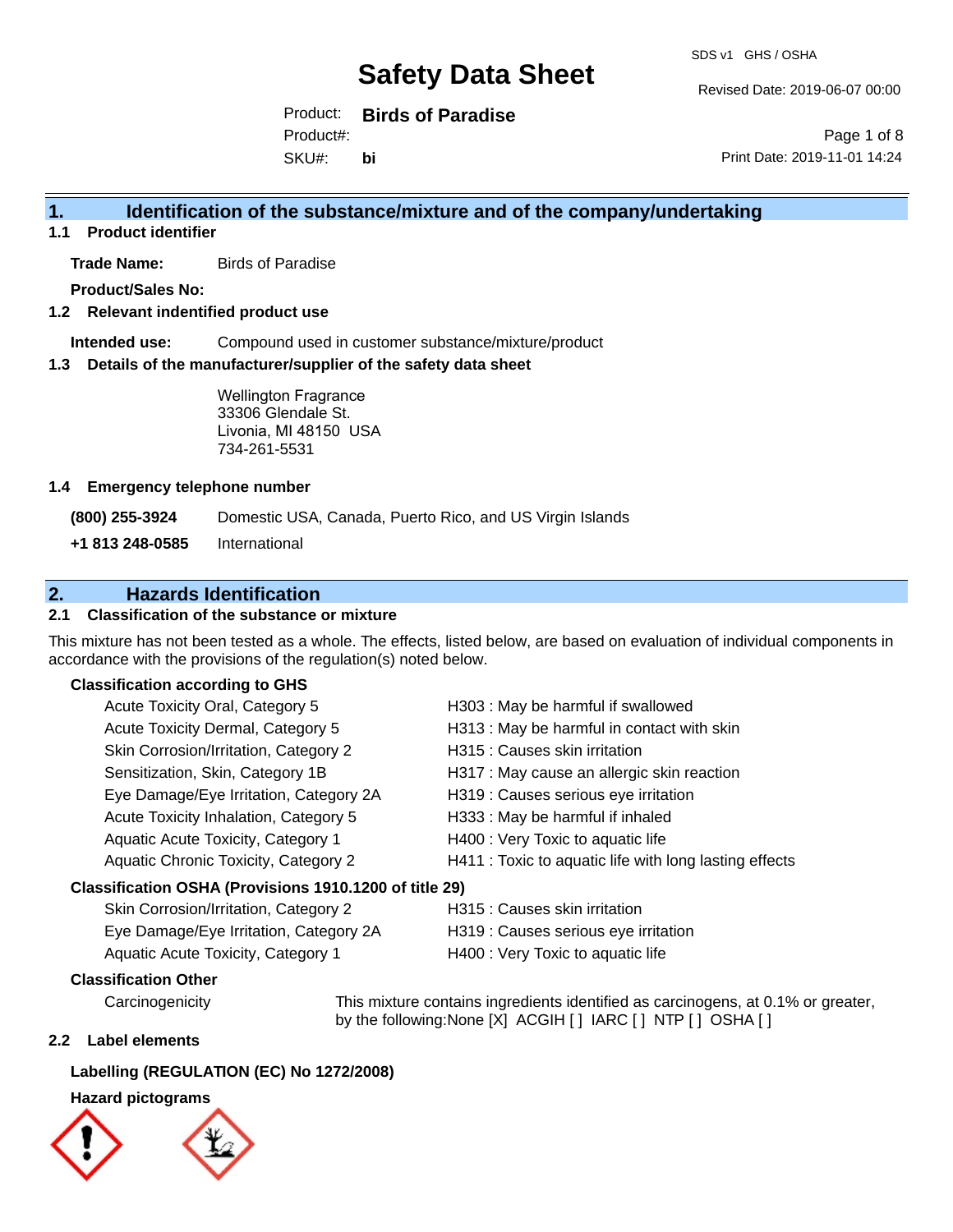## Product: **Birds of Paradise**

SKU#: Product#: **bi** Revised Date: 2019-06-07 00:00

SDS v1 GHS / OSHA

Page 2 of 8 Print Date: 2019-11-01 14:24

| <b>Signal Word: Warning</b>     |                                                                                                                                  |  |
|---------------------------------|----------------------------------------------------------------------------------------------------------------------------------|--|
| <b>Hazard statments</b>         |                                                                                                                                  |  |
| H <sub>303</sub>                | May be harmful if swallowed                                                                                                      |  |
| H313                            | May be harmful in contact with skin                                                                                              |  |
| H315                            | Causes skin irritation                                                                                                           |  |
| H317                            | May cause an allergic skin reaction                                                                                              |  |
| H319                            | Causes serious eye irritation                                                                                                    |  |
| H333                            | May be harmful if inhaled                                                                                                        |  |
| H400                            | Very Toxic to aquatic life                                                                                                       |  |
| H411                            | Toxic to aquatic life with long lasting effects                                                                                  |  |
| <b>Precautionary Statements</b> |                                                                                                                                  |  |
| <b>Prevention:</b>              |                                                                                                                                  |  |
| P <sub>264</sub>                | Wash hands thoroughly after handling                                                                                             |  |
| P272                            | Contaminated work clothing should not be allowed out of the workplace                                                            |  |
| P <sub>273</sub>                | Avoid release to the environment                                                                                                 |  |
| <b>Response:</b>                |                                                                                                                                  |  |
| $P302 + P352$                   | IF ON SKIN: Wash with soap and water                                                                                             |  |
| $P304 + P312$                   | IF INHALED: Call a POISON CENTER or doctor/physician if you feel unwell                                                          |  |
| $P305 + P351 + P338$            | IF IN EYES: Rinse cautiously with water for several minutes Remove contact lenses if<br>present and easy to do. continue rinsing |  |
| P312                            | Call a POISON CENTER or doctor/physician if you feel unwell                                                                      |  |
| $P333 + P313$                   | If skin irritation or a rash occurs: Get medical advice/attention                                                                |  |
| P337 + P313                     | If eye irritation persists: Get medical advice/attention                                                                         |  |
| P362                            | Take off contaminated clothing and wash before reuse                                                                             |  |
| P363                            | Wash contaminated clothing before reuse                                                                                          |  |
| P391                            | <b>Collect Spillage</b>                                                                                                          |  |

## **2.3 Other Hazards**

#### **no data available**

# **3. Composition/Information on Ingredients**

## **3.1 Mixtures**

This product is a complex mixture of ingredients, which contains among others the following substance(s), presenting a health or environmental hazard within the meaning of the UN Globally Harmonized System of Classification and Labeling of Chemicals (GHS):

| CAS#<br>Ingredient                             | EC#       | Conc.<br>Range | <b>GHS Classification</b>    |  |
|------------------------------------------------|-----------|----------------|------------------------------|--|
| 8050-15-5                                      | 232-476-2 | $10 - 20 \%$   | H402; H412                   |  |
| Methyl ester of rosin (partially hydrogenated) |           |                |                              |  |
| 101-86-0                                       | 202-983-3 | $10 - 20%$     | H303; H316; H317; H400; H411 |  |
| Hexyl cinnamaldehyde                           |           |                |                              |  |
| 120-51-4                                       | 204-402-9 | $10 - 20 %$    | H302; H313; H400; H411       |  |
| <b>Benzyl Benzoate</b>                         |           |                |                              |  |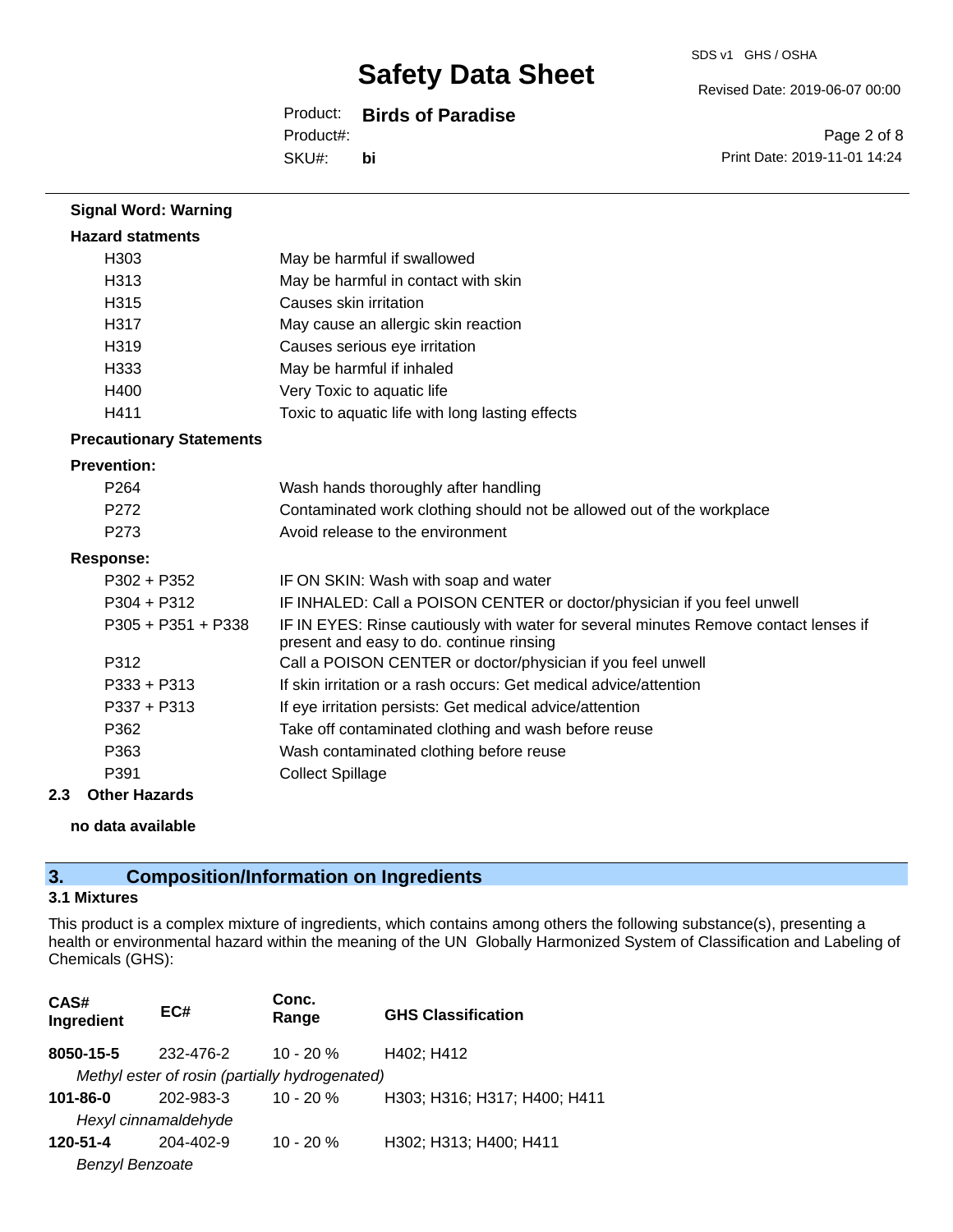Revised Date: 2019-06-07 00:00

# Product: **Birds of Paradise**

Product#:

SKU#: **bi**

## Page 3 of 8 Print Date: 2019-11-01 14:24

| CAS#<br>Ingredient                                       | EC#       | Conc.<br>Range | <b>GHS Classification</b>           |
|----------------------------------------------------------|-----------|----------------|-------------------------------------|
| $60 - 12 - 8$                                            | 200-456-2 | $10 - 20 \%$   | H302; H313; H316; H319              |
| phenethyl alcohol                                        |           |                |                                     |
| $98 - 55 - 5$                                            | 202-680-6 | $10 - 20%$     | H227; H303; H315; H319; H401        |
| <b>Terpineol</b>                                         |           |                |                                     |
| 140-11-4                                                 | 205-399-7 | $10 - 20 \%$   | H303; H401; H412                    |
| Benzyl acetate                                           |           |                |                                     |
| 84-66-2                                                  | 201-550-6 | $5 - 10 \%$    | H316; H402                          |
| Diethyl phthalate                                        |           |                |                                     |
| 78-70-6                                                  | 201-134-4 | $5 - 10%$      | H227; H303; H315; H317; H319; H402  |
| Linalool                                                 |           |                |                                     |
| 2050-08-0                                                | 218-080-2 | $2 - 5%$       | H302: H400: H410                    |
| Amyl salicylate                                          |           |                |                                     |
| $80 - 54 - 6$                                            | 201-289-8 | $1 - 2 \%$     | H227; H302; H315; H317; H361; H401; |
| Butylphenyl Methylpropional                              |           |                | H412                                |
| See Section 16 for full text of GHS classification codes |           |                |                                     |

See Section 16 for full text of GHS classification codes which where not shown in section 2

Total Hydrocarbon Content  $(\% w/w) = 0.19$ 

| $\overline{4}$ .<br><b>First Aid Measures</b>                                     |                                                                                                               |  |
|-----------------------------------------------------------------------------------|---------------------------------------------------------------------------------------------------------------|--|
| <b>Description of first aid measures</b><br>4.1                                   |                                                                                                               |  |
| Inhalation:                                                                       | Remove from exposure site to fresh air and keep at rest.<br>Obtain medical advice.                            |  |
| <b>Eye Exposure:</b>                                                              | Flush immediately with water for at least 15 minutes.<br>Contact physician if symptoms persist.               |  |
| <b>Skin Exposure:</b>                                                             | Remove contaminated clothes. Wash thoroughly with water (and soap).<br>Contact physician if symptoms persist. |  |
| Ingestion:                                                                        | Rinse mouth with water and obtain medical advice.                                                             |  |
| Most important symptoms and effects, both acute and delayed<br>4.2                |                                                                                                               |  |
| Symptoms:                                                                         | no data available                                                                                             |  |
| Risks:                                                                            | Refer to Section 2.2 "Hazard Statements"                                                                      |  |
| Indication of any immediate medical attention and special treatment needed<br>4.3 |                                                                                                               |  |
| Treatment:                                                                        | Refer to Section 2.2 "Response"                                                                               |  |
|                                                                                   |                                                                                                               |  |
| 5.<br><b>Fire-Fighting measures</b><br><b>Extinguishing media</b><br>5.1          |                                                                                                               |  |
|                                                                                   |                                                                                                               |  |
| Suitable:                                                                         | Carbon dioxide (CO2), Dry chemical, Foam                                                                      |  |
| Unsuitable                                                                        | Do not use a direct water jet on burning material                                                             |  |
| 5.2 Special hazards arising from the substance or mixture                         |                                                                                                               |  |
| <b>During fire fighting:</b>                                                      | Water may be ineffective                                                                                      |  |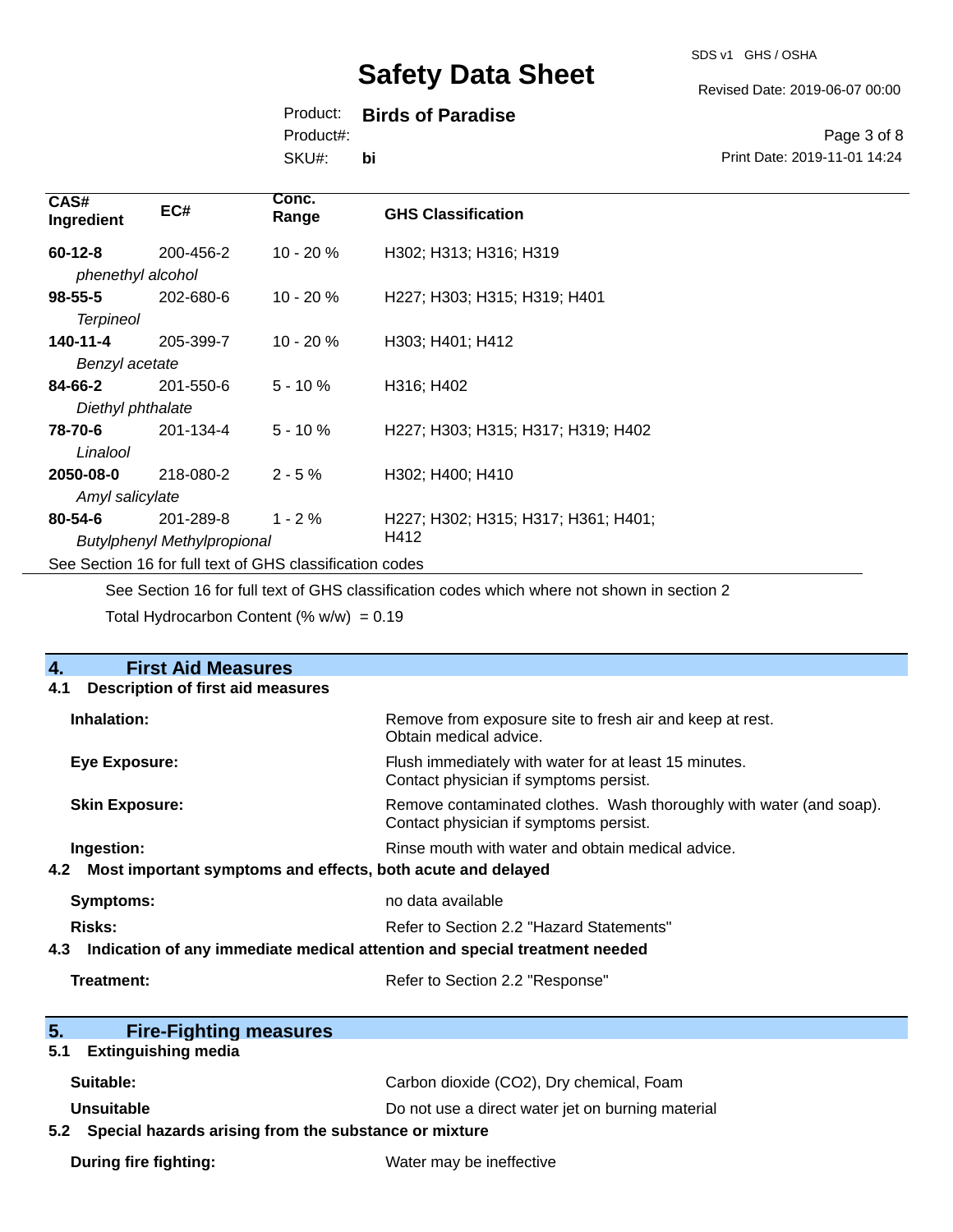Product: **Birds of Paradise**

SKU#: Product#: **bi** SDS v1 GHS / OSHA

Revised Date: 2019-06-07 00:00

Page 4 of 8 Print Date: 2019-11-01 14:24

**5.3 Advice for firefighters**

**Further information:** Standard procedure for chemical fires

## **6. Accidental Release Measures**

## **6.1 Personal precautions, protective equipment and emergency procedures**

Avoid inhalation and contact with skin and eyes. A self-contained breathing apparatus is recommended in case of a major spill.

#### **6.2 Environmental precautions**

Keep away from drains, soil, and surface and groundwater.

#### **6.3 Methods and materials for containment and cleaning up**

Clean up spillage promptly. Remove ignition sources. Provide adequate ventilation. Avoid excessive inhalation of vapors. Gross spillages should be contained by use of sand or inert powder and disposed of according to the local regulations.

#### **6.4 Reference to other sections**

Not Applicable

## **7. Handling and Storage**

#### **7.1 Precautions for safe handling**

Apply according to good manufacturing and industrial hygiene practices with proper ventilation. Do not drink, eat or smoke while handling. Respect good personal hygiene.

#### **7.2 Conditions for safe storage, including any incompatibilities**

Store in a cool, dry and ventilated area away from heat sources and protected from light in tightly closed original container. Avoid uncoated metal container. Keep air contact to a minimum.

#### **7.3 Specific end uses**

No information available

## **8. Exposure Controls/Personal Protection**

#### **8.1 Control parameters**

**Exposure Limits: Component** ACGIH TWA ppm STEL ppm TWA ppm STEL ppm ACGIH OSHA OSHA **84-66-2** *Diethyl phthalate* 5 **140-11-4** *Benzyl acetate* 10

**Engineering Controls:** Use local exhaust as needed.

#### **8.2 Exposure controls - Personal protective equipment**

| Eye protection:                | Tightly sealed goggles, face shield, or safety glasses with brow guards and side shields, etc.<br>as may be appropriate for the exposure |
|--------------------------------|------------------------------------------------------------------------------------------------------------------------------------------|
| <b>Respiratory protection:</b> | Avoid excessive inhalation of concentrated vapors. Apply local ventilation where appropriate.                                            |
| <b>Skin protection:</b>        | Avoid Skin contact. Use chemically resistant gloves as needed.                                                                           |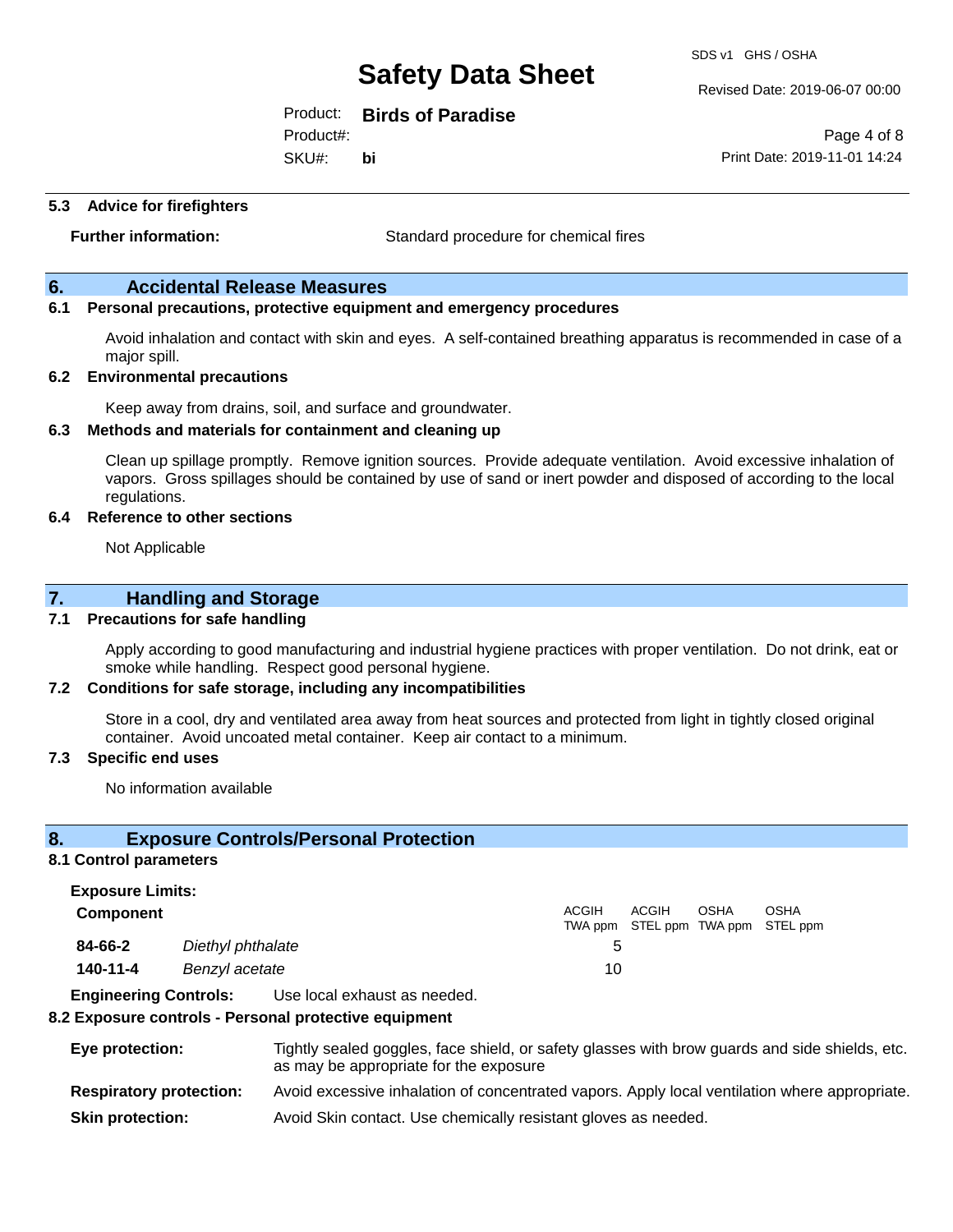Revised Date: 2019-06-07 00:00

Product: **Birds of Paradise** SKU#: Product#: **bi**

Page 5 of 8 Print Date: 2019-11-01 14:24

# **9. Physical and Chemical Properties**

# **9.1 Information on basic physical and chemical properties**

| Appearance:                  | Liquid                            |
|------------------------------|-----------------------------------|
| Odor:                        | Conforms to Standard              |
| Color:                       | Yellow Tint to Pale Yellow (G1-3) |
| <b>Viscosity:</b>            | Liquid                            |
| <b>Freezing Point:</b>       | Not determined                    |
| <b>Boiling Point:</b>        | Not determined                    |
| <b>Melting Point:</b>        | Not determined                    |
| <b>Flashpoint (CCCFP):</b>   | >200 F (93.33 C)                  |
| <b>Auto flammability:</b>    | Not determined                    |
| <b>Explosive Properties:</b> | None Expected                     |
| <b>Oxidizing properties:</b> | None Expected                     |
| Vapor Pressure (mmHg@20 C):  | 0.0302                            |
| %VOC:                        | 0.03                              |
| Specific Gravity @ 25 C:     | 1.0060                            |
| Density @ 25 C:              | 1.0030                            |
| Refractive Index @ 20 C:     | 1.5140                            |
| Soluble in:                  | Oil                               |

# **10. Stability and Reactivity**

| 10.1 Reactivity                         | None                                               |
|-----------------------------------------|----------------------------------------------------|
| <b>10.2 Chemical stability</b>          | Stable                                             |
| 10.3 Possibility of hazardous reactions | None known                                         |
| <b>10.4 Conditions to avoid</b>         | None known                                         |
| 10.5 Incompatible materials             | Strong oxidizing agents, strong acids, and alkalis |
| 10.6 Hazardous decomposition products   | None known                                         |

| 11. | <b>Toxicological Information</b>  |  |
|-----|-----------------------------------|--|
|     | <b>11.1 Toxicological Effects</b> |  |

Acute Toxicity Estimates (ATEs) based on the individual Ingredient Toxicity Data utilizing the "Additivity Formula"

| Acute toxicity - Oral - (Rat) mg/kg          | (LD50: 2833.0226) May be harmful if swallowed            |
|----------------------------------------------|----------------------------------------------------------|
| Acute toxicity - Dermal - (Rabbit) mg/kg     | (LD50: 2723.9262) May be harmful in contact with skin    |
| Acute toxicity - Inhalation - (Rat) mg/L/4hr | (LD50: 26.8049) May be harmful if inhaled                |
| <b>Skin corrosion / irritation</b>           | May be harmful if inhaled                                |
| Serious eye damage / irritation              | Causes serious eye irritation                            |
| <b>Respiratory sensitization</b>             | Not classified - the classification criteria are not met |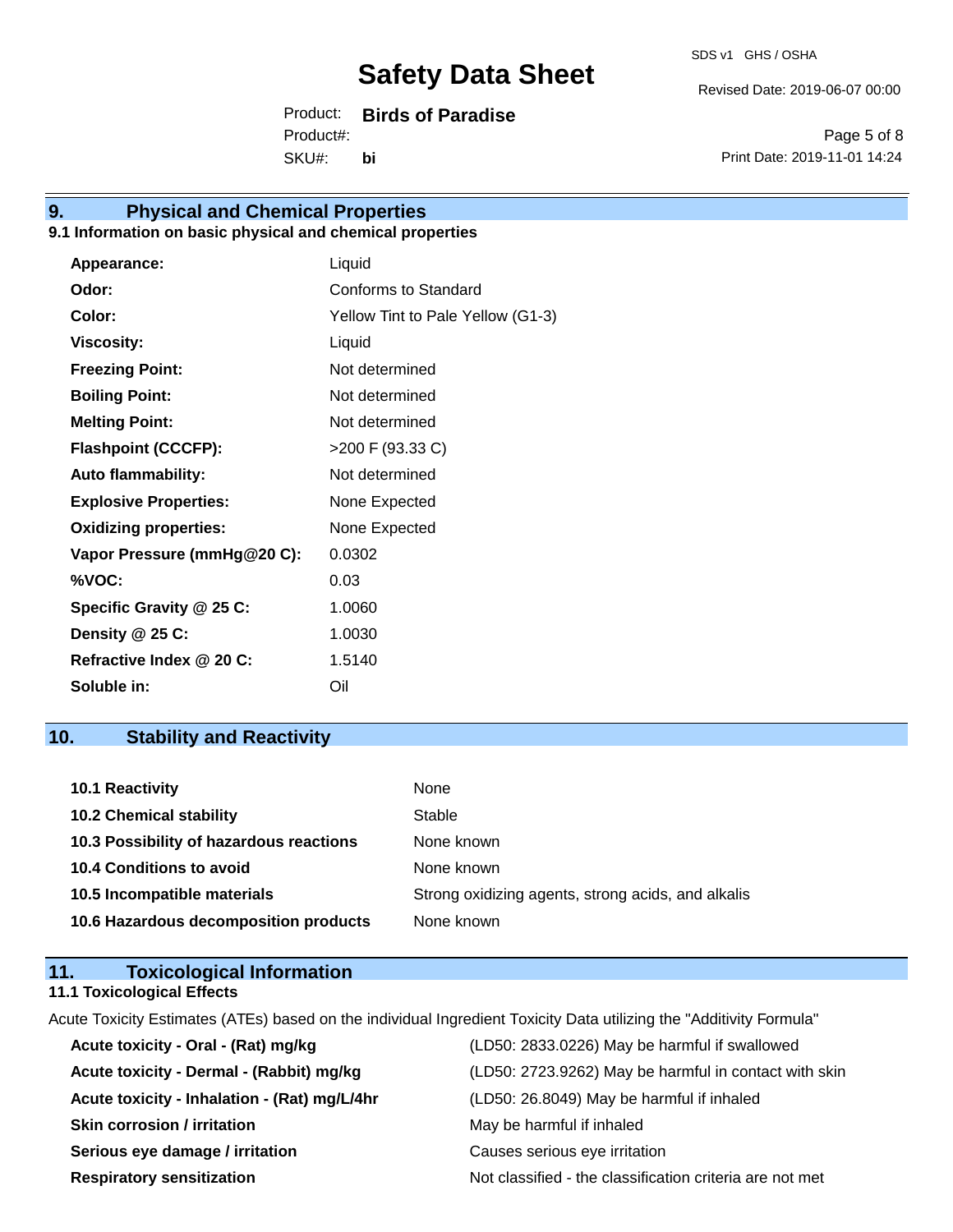SDS v1 GHS / OSHA

Revised Date: 2019-06-07 00:00

Product: **Birds of Paradise** Product#:

SKU#: **bi**

Page 6 of 8 Print Date: 2019-11-01 14:24

| <b>Skin sensitization</b>                          | May cause an allergic skin reaction                      |
|----------------------------------------------------|----------------------------------------------------------|
| <b>Germ cell mutagenicity</b>                      | Not classified - the classification criteria are not met |
| Carcinogenicity                                    | Not classified - the classification criteria are not met |
| <b>Reproductive toxicity</b>                       | Not classified - the classification criteria are not met |
| Specific target organ toxicity - single exposure   | Not classified - the classification criteria are not met |
| Specific target organ toxicity - repeated exposure | Not classified - the classification criteria are not met |
| <b>Aspiration hazard</b>                           | Not classified - the classification criteria are not met |
|                                                    |                                                          |

| 12.<br><b>Ecological Information</b> |                                                 |  |  |  |  |  |
|--------------------------------------|-------------------------------------------------|--|--|--|--|--|
| <b>12.1 Toxicity</b>                 |                                                 |  |  |  |  |  |
| <b>Acute acquatic toxicity</b>       | Very Toxic to aquatic life                      |  |  |  |  |  |
| <b>Chronic acquatic toxicity</b>     | Toxic to aquatic life with long lasting effects |  |  |  |  |  |
| <b>Toxicity Data on soil</b>         | no data available                               |  |  |  |  |  |
| <b>Toxicity on other organisms</b>   | no data available                               |  |  |  |  |  |
| 12.2 Persistence and degradability   | no data available                               |  |  |  |  |  |
| 12.3 Bioaccumulative potential       | no data available                               |  |  |  |  |  |
| 12.4 Mobility in soil                | no data available                               |  |  |  |  |  |
| 12.5 Other adverse effects           | no data available                               |  |  |  |  |  |
|                                      |                                                 |  |  |  |  |  |

# **13. Disposal Conditions**

## **13.1 Waste treatment methods**

Do not allow product to reach sewage systems. Dispose of in accordance with all local and national regulations. Send to a licensed waste management company.The product should not be allowed to enter drains, water courses or the soil. Do not contaminate ponds, waterways or ditches with chemical or used container.

# **14. Transport Information**

| <b>Marine Pollutant</b>                                       | Yes. Ingredient of greatest environmental impact:<br>101-86-0: (10 - 20 %) : Hexyl cinnamaldehyde |              |                                     |                 |               |
|---------------------------------------------------------------|---------------------------------------------------------------------------------------------------|--------------|-------------------------------------|-----------------|---------------|
| <b>Regulator</b>                                              |                                                                                                   | <b>Class</b> | <b>Pack Group</b>                   | <b>Sub Risk</b> | UN-nr.        |
| U.S. DOT (Non-Bulk)                                           |                                                                                                   |              | Not Regulated - Not Dangerous Goods |                 |               |
| <b>Chemicals NOI</b>                                          |                                                                                                   |              |                                     |                 |               |
| <b>ADR/RID (International Road/Rail)</b>                      |                                                                                                   |              |                                     |                 |               |
| <b>Environmentally Hazardous</b><br>Substance, Liquid, n.o.s. |                                                                                                   | 9            | Ш                                   |                 | UN3082        |
| <b>IATA (Air Cargo)</b>                                       |                                                                                                   |              |                                     |                 |               |
| <b>Environmentally Hazardous</b><br>Substance, Liquid, n.o.s. |                                                                                                   | 9            | Ш                                   |                 | <b>UN3082</b> |
| IMDG (Sea)                                                    |                                                                                                   |              |                                     |                 |               |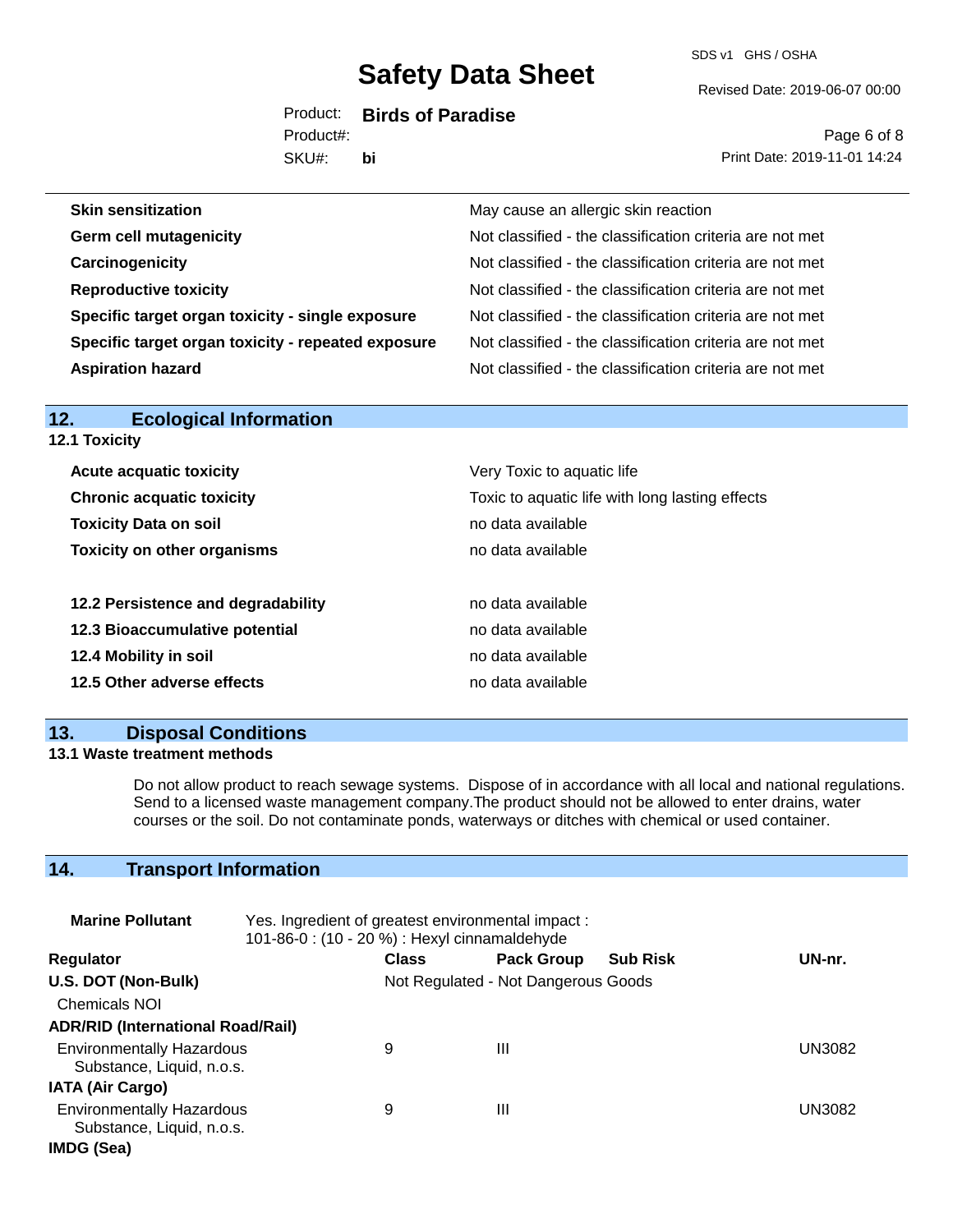#### Revised Date: 2019-06-07 00:00

|                                                               |                               | Product:  |    | <b>Birds of Paradise</b>                                     |  |
|---------------------------------------------------------------|-------------------------------|-----------|----|--------------------------------------------------------------|--|
|                                                               |                               | Product#: |    | Page 7 of 8                                                  |  |
|                                                               |                               | SKU#:     | bi | Print Date: 2019-11-01 14:24                                 |  |
| <b>Environmentally Hazardous</b><br>Substance, Liquid, n.o.s. |                               |           | 9  | $\mathbf{III}$<br><b>UN3082</b>                              |  |
| 15.                                                           | <b>Regulatory Information</b> |           |    |                                                              |  |
| <b>U.S. Federal Regulations</b>                               |                               |           |    |                                                              |  |
| <b>TSCA (Toxic Substance Control Act)</b>                     |                               |           |    | All components of the substance/mixture are listed or exempt |  |
| 40 CFR(EPCRA, SARA, CERCLA and CAA)                           |                               |           |    | This product contains the following components:              |  |
| 84-66-2                                                       | $201 - 550 - 6$ 5 - 10 %      |           |    | Diethyl phthalate                                            |  |
| <b>U.S. State Regulations</b>                                 |                               |           |    |                                                              |  |
| <b>California Proposition 65 Warning</b>                      |                               |           |    | This product contains the following components:              |  |
| 94-59-7                                                       | $202 - 345 - 4 \leq 4$ ppm    |           |    | Safrole (Natural Source)                                     |  |
| $93 - 15 - 2$                                                 | $202 - 223 - 0 \le 2$ ppm     |           |    | Methyl Eugenol (Natural Source)                              |  |
| <b>Canadian Regulations</b>                                   |                               |           |    |                                                              |  |
| <b>DSL</b>                                                    |                               |           |    | 100.00% of the components are listed or exempt.              |  |
| 16.                                                           | <b>Other Information</b>      |           |    |                                                              |  |

# **GHS H-Statements referred to under section 3 and not listed in section 2**

| H227 : Combustible liquid                                 | H302 : Harmful if swallowed                                    |
|-----------------------------------------------------------|----------------------------------------------------------------|
| H316 : Causes mild skin irritation                        | H317 : May cause an allergic skin reaction                     |
| H361: Suspected of damaging fertility or the unborn child | H401 : Toxic to aquatic life                                   |
| H402 : Harmful to aquatic life                            | H410 : Very toxic to aquatic life with long lasting<br>effects |
| H412 : Harmful to aquatic life with long lasting effects  |                                                                |
| <b>Total Fractional Values</b>                            |                                                                |
| (TFV) Risk                                                | (TFV) Risk                                                     |
| (186.53) Acute Toxicity Inhalation, Category 5            | (30.45) Aquatic Chronic Toxicity, Category 3                   |
| (13.56) Sensitization, Skin, Category 1B                  | (5.92) Skin Corrosion/Irritation, Category 3                   |
| (3.62) Eye Damage/Eye Irritation, Category 2A             | (2.93) Aquatic Chronic Toxicity, Category 2                    |
| (2.35) Aquatic Chronic Toxicity, Category 4               | (2.32) Skin Corrosion/Irritation, Category 2                   |
| (1.84) Acute Toxicity Dermal, Category 5                  | (1.76) Acute Toxicity Oral, Category 5                         |
| (1.23) Aquatic Acute Toxicity, Category 1                 |                                                                |

#### Remarks

This safety data sheet is based on the properties of the material known to Wellington Fragrance at the time the data sheet was issued. The safety data sheet is intended to provide information for a health and safety assessment of the material and the circumstances, under which it is packaged, stored or applied in the workplace. For such a safety assessment Wellington Fragrance holds no responsibility. This document is not intended for quality assurance purposes.